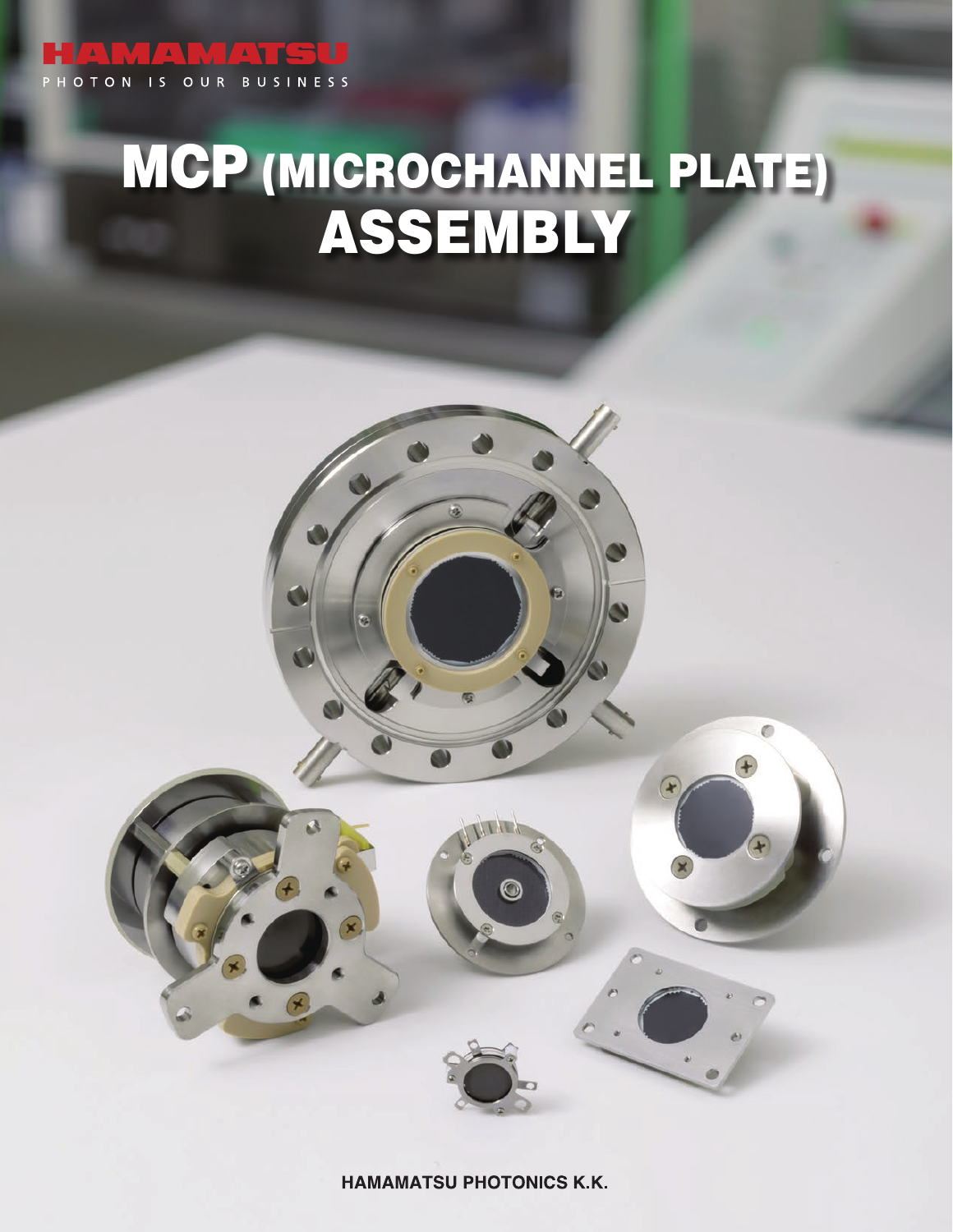## **OVERVIEW**

Microchannel plate (MCP) is a two-dimensional sensor that detects electrons, ions, VUV rays, X-rays and gamma rays in a vacuum, and amplifies the detected signals. These MCPs are widely used in many types of analytical equipment such as for "mass spectroscopy", "semiconductor inspection" and "surface analysis".

The MCP assemblies are available with two different readout devices to meet application needs. The devices are of: (1) single anode (electrical signal output), and (2) phosphor screen (visible light output). Select the ideal output device for your application.

From one to three stage MCPs can be selected for the assembly to obtain necessary gain, allowing uses in the analog mode (the output signal is measured as a continuous electrical current) or the counting mode (the low level signal can be measured by a binary processing).



## **OPERATING PRINCIPLE**

As shown in the figure on the lower right, a potential gradient is established along the channel when the voltage  $V<sub>D</sub>$  is applied between the input and output sides of the MCP. Multiple secondary electrons are emitted when an electron enters a channel from the input side and hits its inner wall. These secondary electrons are accelerated by the potential gradient to draw parabolic trajectories that are determined by their initial velocities. They then hit the opposite wall in the channel causing further secondary electrons to be emitted. The electrons in this way travel towards the output end while striking the inner wall of the channel repeatedly. As a result, a large number of exponentially increased electrons are extracted from the output side.

#### **Thickness**

The thickness of an MCP is nearly equal to the channel length. The ratio of the channel length  $(L)$  to the channel diameter  $(d)$  is referred to as  $\alpha$  $(\alpha = L/d)$ , and this  $\alpha$  and the secondary emission factor inherent to the channel wall material determine the gain of the MCP. Standard MCPs are fabricated so that  $\alpha$  is 40 to 60. The MCP thickness is therefore determined by the required channel diameter and the design value of this  $\alpha$ .

#### **Open Area Ratio: OAR**

The OAR indicates the ratio of the channel open area to the entire effective area of MCP.

#### **Bias angle**

The bias angle is formed by the channel axis and the axis perpendicular to the plate surface. This bias angle is chosen by considering the detection efficiency and spatial resolution as well as the prevention of input signals from passing through the channels without colliding with the channel walls.

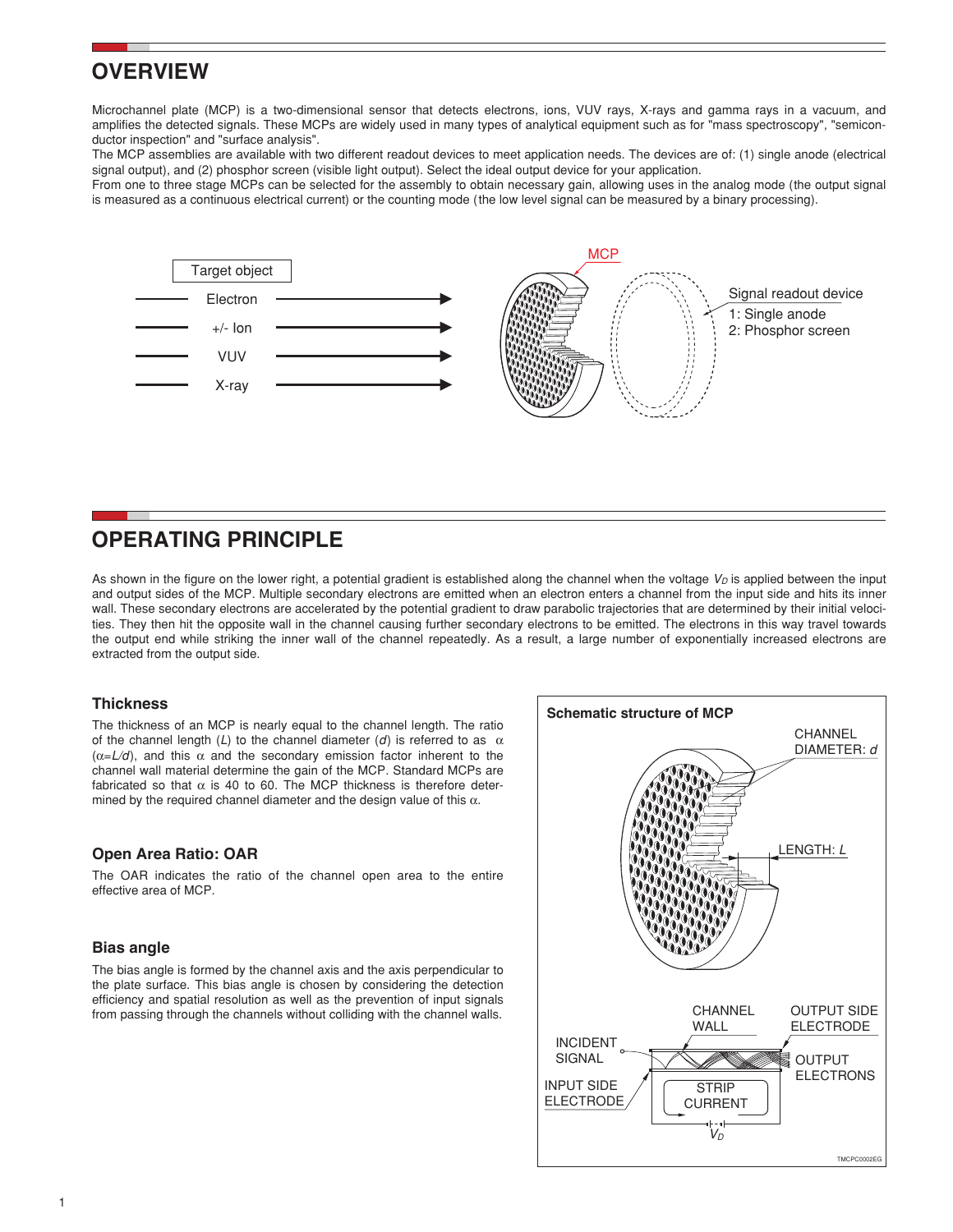## **CHARACTERISTICS**



**MCP** gain characteristics **Pulse height distribution (PHD)** 



PULSE HEIGHT (CHANNEL NUMBER)



Robust MCPs have durability against various environmental conditions. They are less likely to warp or crack and are very stable in shape even when exposed to air and humidity for long time, minimizing the time jitter that affects the mass resolution of TOF-MS (Time-of-flight mass spectrometry).



### **Output waveform**



MCP assemblies for TOF measurement are available with a fast response time ranging from 450 ps to 1.5 ns (FHWM). Select according to your application.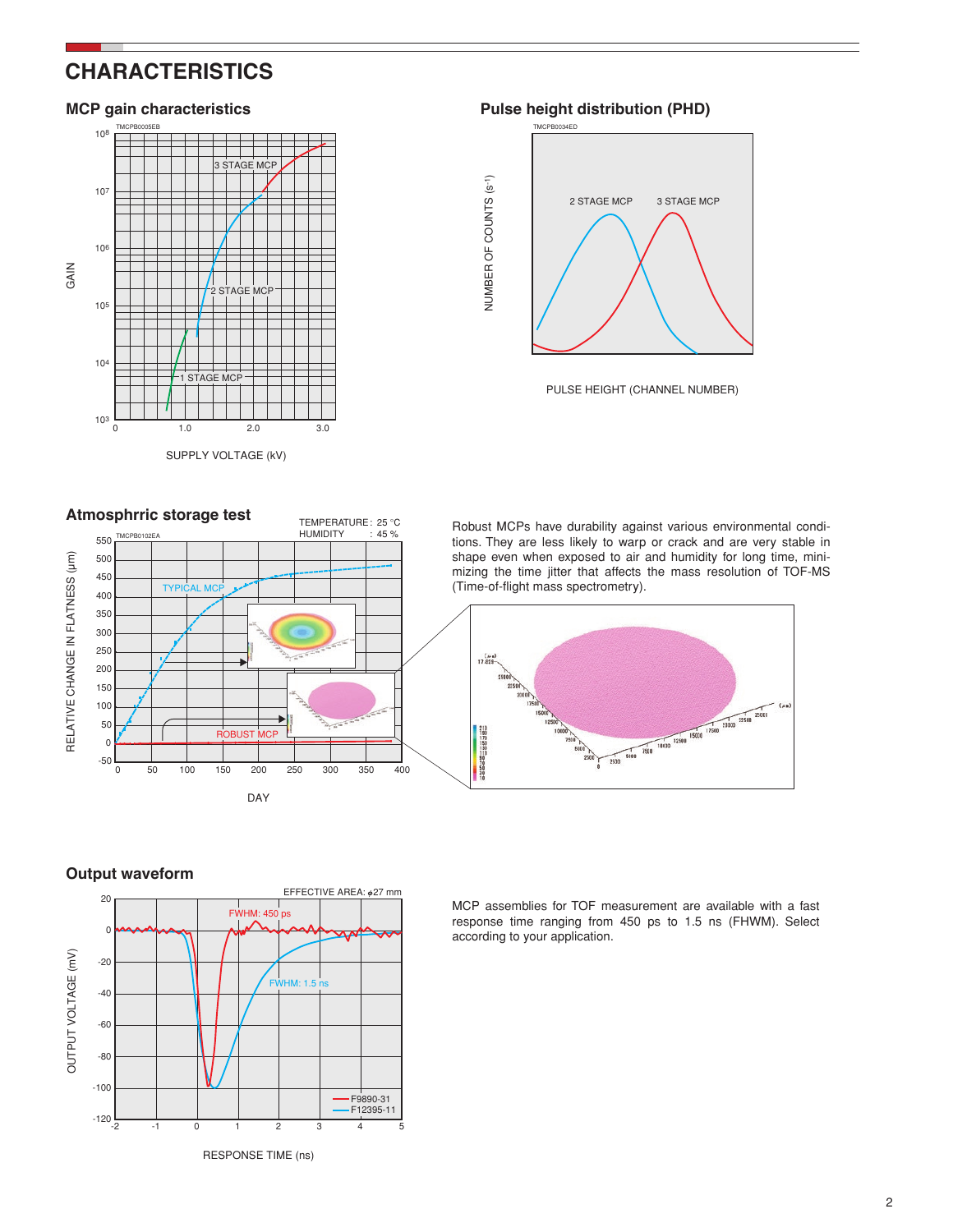## **LARGE OAR: FUNNEL TYPE**

Funnel MCPs have a large open area ratio (OAR) by making the input side of each channel into the shape of a funnel. This allows more signals to enter each channel than before, enabling effective and accurate signal detection.



Fluorescence output intensity image (pseudo color display)

#### **Fluorescence output intensity profile**



#### **Line-up**

| Type No.<br>Parameter | F1551-011F  | F1094-011F | F1552-011F | F1217-011F | <b>Unit</b> |  |  |  |  |
|-----------------------|-------------|------------|------------|------------|-------------|--|--|--|--|
| Channel diameter      |             |            | 12         |            | μm          |  |  |  |  |
| Effective area        | $\phi$ 14.5 | <b>¢20</b> | $\phi$ 27  | $\phi$ 42  | mm          |  |  |  |  |
| Bias angle            |             | 12         |            |            |             |  |  |  |  |
| <b>Thickness</b>      |             | 0.48       |            |            |             |  |  |  |  |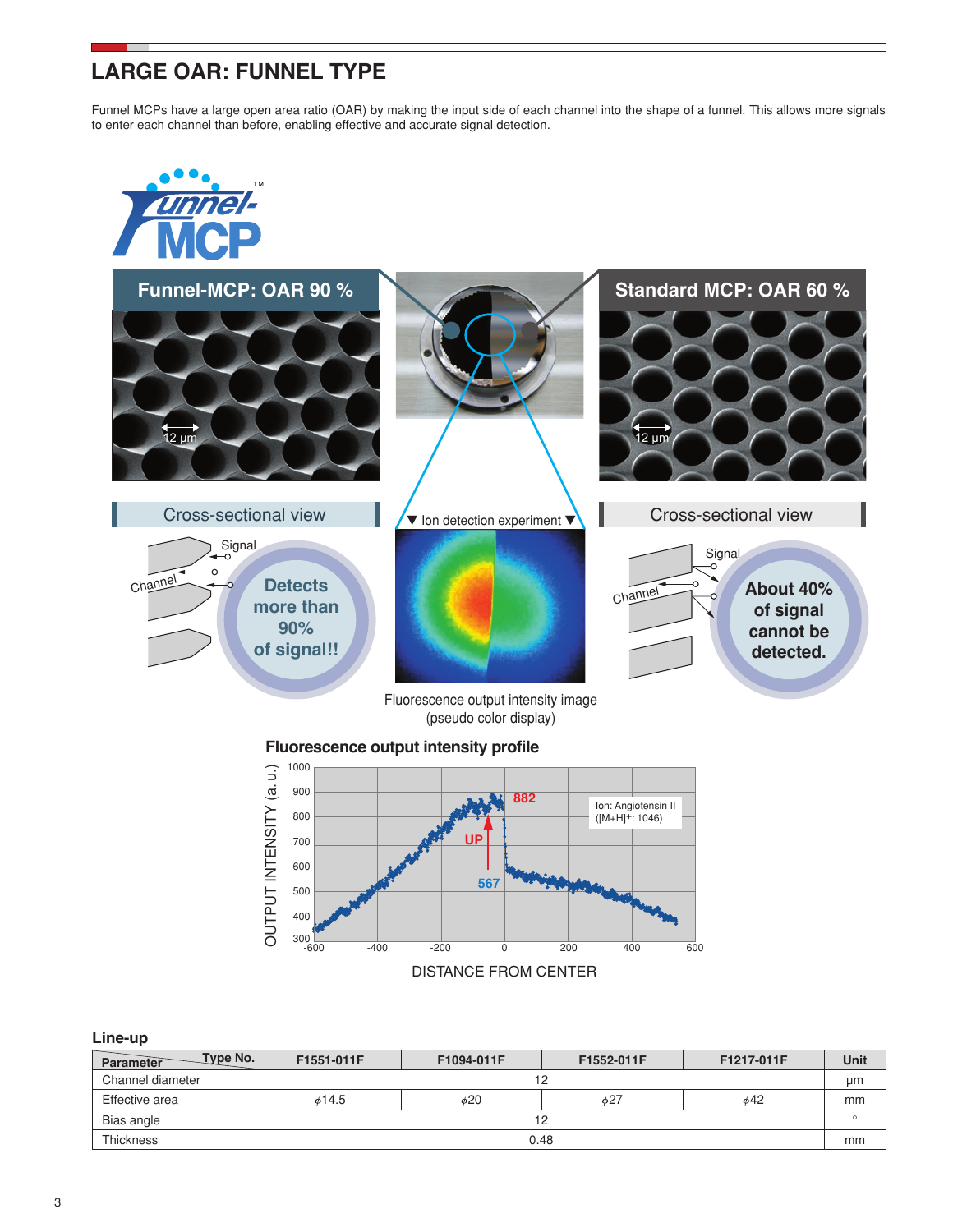## **MCP SPECIFICATIONS AND DIMENSIONAL OUTLINES**

| Type No.                    |                    | F1551                                                                                     |               |                                                                                                                                   | F1094  |               |                | F1552           |               |          | F1217       |                 |          |             |
|-----------------------------|--------------------|-------------------------------------------------------------------------------------------|---------------|-----------------------------------------------------------------------------------------------------------------------------------|--------|---------------|----------------|-----------------|---------------|----------|-------------|-----------------|----------|-------------|
| <b>Parameter</b>            | $-01^\circledcirc$ | $-011$                                                                                    | $-074$        | $-01^\circ$                                                                                                                       | $-011$ | $-074$        | $-01^\circ$    | $-011$          | $-074$        | F1208-01 | $-01^\circ$ | $-011$          | F1942-04 | Unit        |
| Outer size A                |                    | $\phi$ 17.9<br>$\phi$ 24.8                                                                |               |                                                                                                                                   |        | <b>¢32.8</b>  |                | <b>¢38.4</b>    | <b>¢49.9</b>  |          | $\phi$ 86.7 | mm              |          |             |
| Electrode area B            |                    | $\phi$ 17<br><b>¢23.9</b><br>$\phi$ 31.8<br>$\phi$ 36.5<br>$\phi$ 49                      |               |                                                                                                                                   |        |               |                | $\phi$ 84.7     | mm            |          |             |                 |          |             |
| Effective area C            |                    | $\phi$ 14.5<br>$\phi$ 20<br>$\phi$ 27<br>$\phi$ 79<br>$\phi$ 14<br>$\phi$ 32<br>$\phi$ 42 |               |                                                                                                                                   |        |               |                |                 | mm            |          |             |                 |          |             |
| Thickness D                 |                    | 0.48                                                                                      | 0.3           | 0.48                                                                                                                              |        | 0.3           |                | 0.48            | 0.3           | 0.48     | 0.48        |                 | 1        | mm          |
| Channel diameter            |                    | 12                                                                                        | 6             | 12                                                                                                                                |        | 6             |                | 12              | 6             | 12       |             | 12              | 25       | μm          |
| Channel pitch               |                    | 15                                                                                        | 7.5           | 15                                                                                                                                |        | 7.5           |                | 15              | 7.5           | 15       | 15          |                 | 31       | μm          |
| Bias angle $\theta$         | 8                  |                                                                                           | 12            | 8                                                                                                                                 |        | 12            | 8              |                 | 12            | 8        | 8           | 12              | 8        | $\circ$     |
| Open area ratio             |                    |                                                                                           |               |                                                                                                                                   |        |               | 60             |                 |               |          |             |                 |          | $\%$        |
| Electrode material          |                    |                                                                                           |               |                                                                                                                                   |        |               | Inconel        |                 |               |          |             |                 |          | --          |
| Gain (Min.) 2               |                    | 10 <sup>4</sup>                                                                           | $5\times10^3$ | 10 <sup>4</sup>                                                                                                                   |        | $5\times10^3$ |                | 10 <sup>4</sup> | $5\times10^3$ |          |             | 10 <sup>4</sup> |          |             |
| Resistance <sup>2</sup>     |                    |                                                                                           |               | 100 to 700 20 to 100 20 to 200 50 to 500 10 to 50 10 to 100 15 to 200 6.7 to 33.3 6.7 to 66 20 to 200 10 to 200 4 to 20 10 to 100 |        |               |                |                 |               |          |             |                 |          | МΩ          |
| Dark current (Max.) 2       |                    |                                                                                           |               |                                                                                                                                   |        |               | 0.5            |                 |               |          |             |                 |          | $pA$ ·cm-2  |
| Maximum linear output 2     |                    | 7 % of strip current 4                                                                    |               |                                                                                                                                   |        |               |                |                 |               |          |             |                 |          |             |
| Supply voltage <sup>3</sup> |                    | 1.0                                                                                       |               |                                                                                                                                   |        |               |                |                 |               | kV       |             |                 |          |             |
| Operating ambient           |                    |                                                                                           |               |                                                                                                                                   |        |               | $-50$ to $+70$ |                 |               |          |             |                 |          | $^{\circ}C$ |
| temperature <sup>3</sup>    |                    |                                                                                           |               |                                                                                                                                   |        |               |                |                 |               |          |             |                 |          |             |

**NOTE:** 1The F1551-01, F1094-01, F1552-01, F1208-01 and F1217-01 are also available with a center through-hole (6 mm diameter).

2) Supply voltage: 1.0 kV, vacuum:  $1.3 \times 10^{4}$  Pa, operating ambient temperature: +25 °C

3Vacuum: 1.3 × 10-4 Pa

4Strip current is the current that flows through channel walls when a voltage is applied between MCP IN and OUT. It is given by dividing the applied voltage by the MCP resistance.

5Indicates MCP input side. Shape varies depending on product type.



TMCPA0056EA

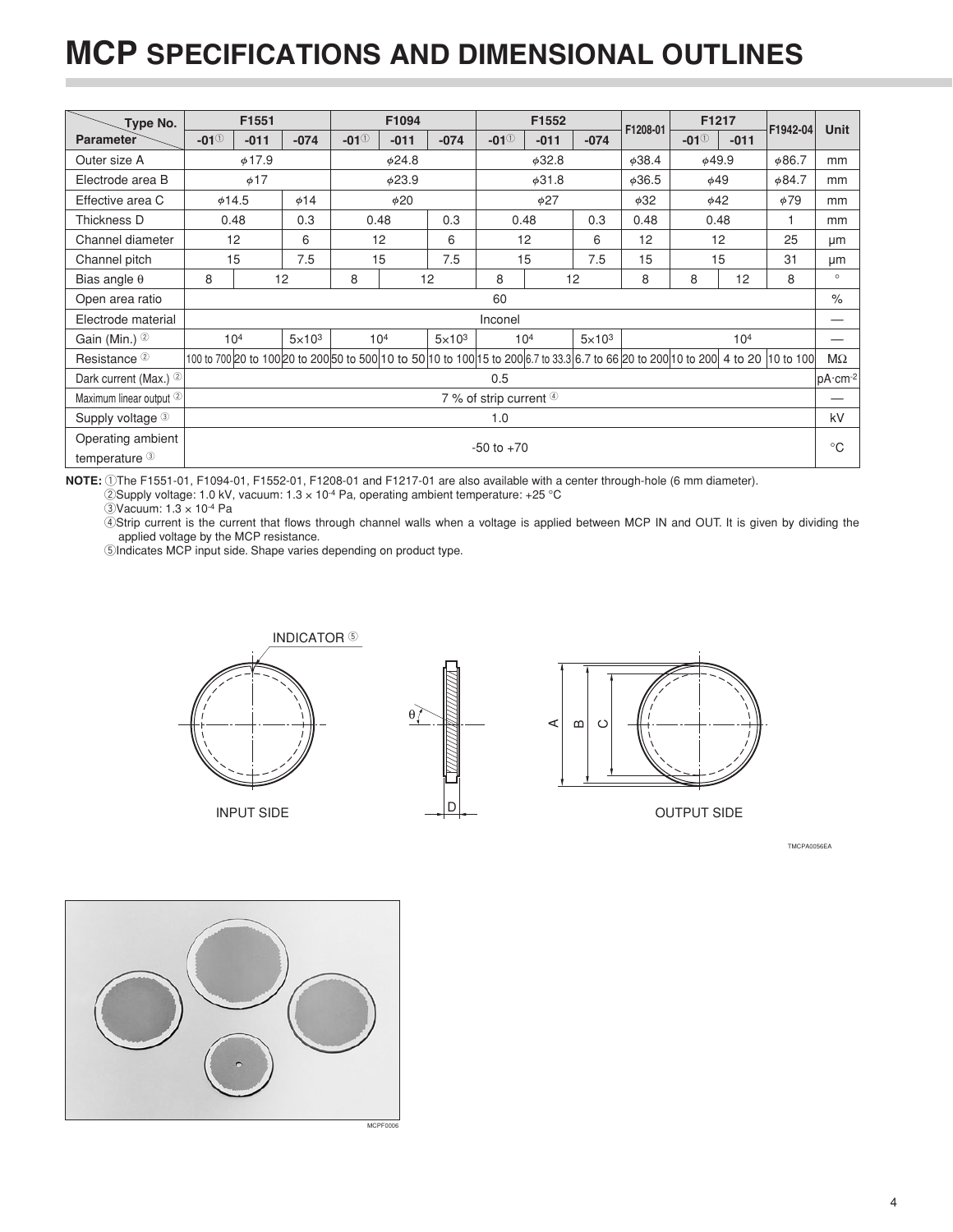## **MCP ASSEMBLY SELECTION GUIDE BY PURPOSE**

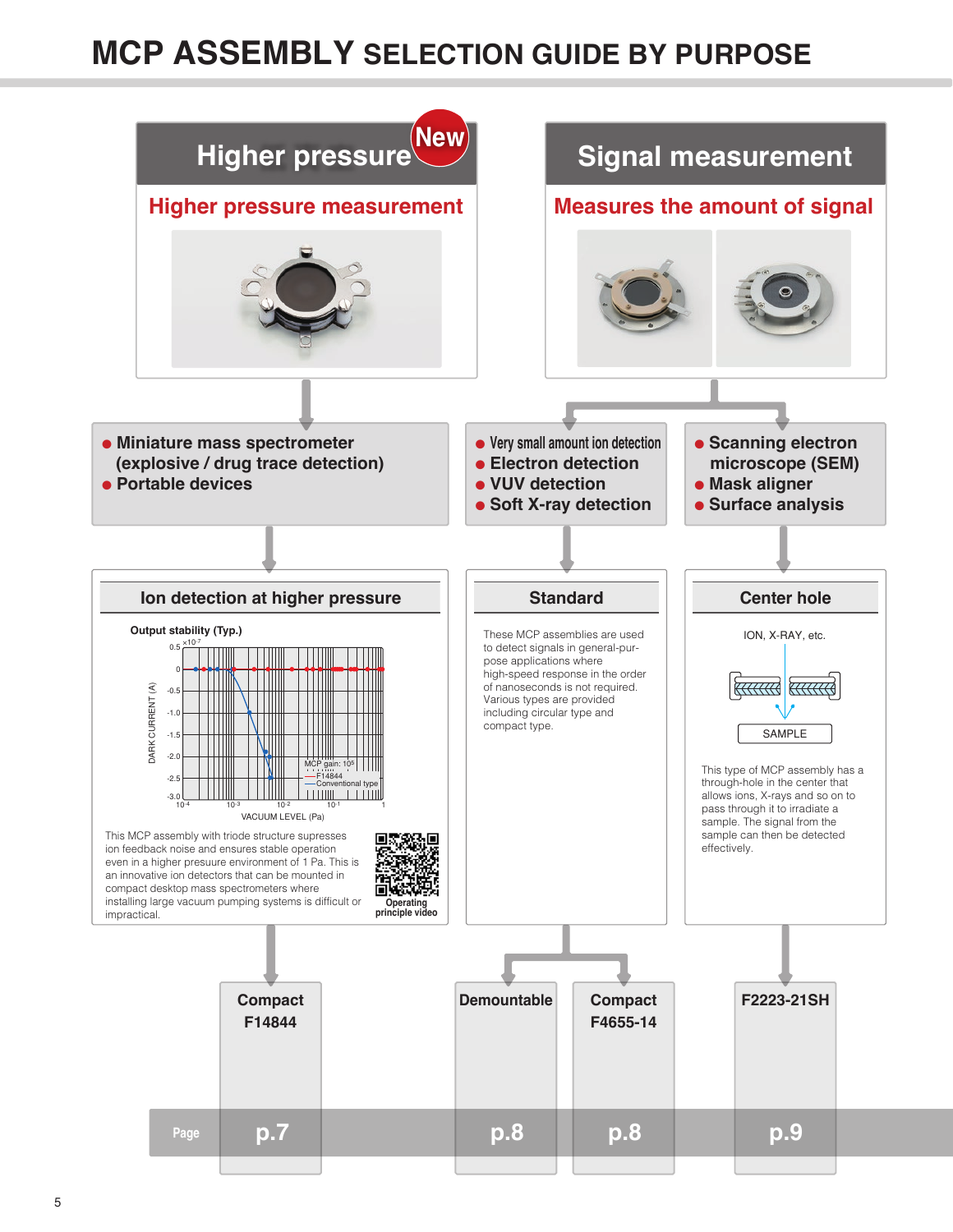

Please consult us for product specifications not listed in this catalog.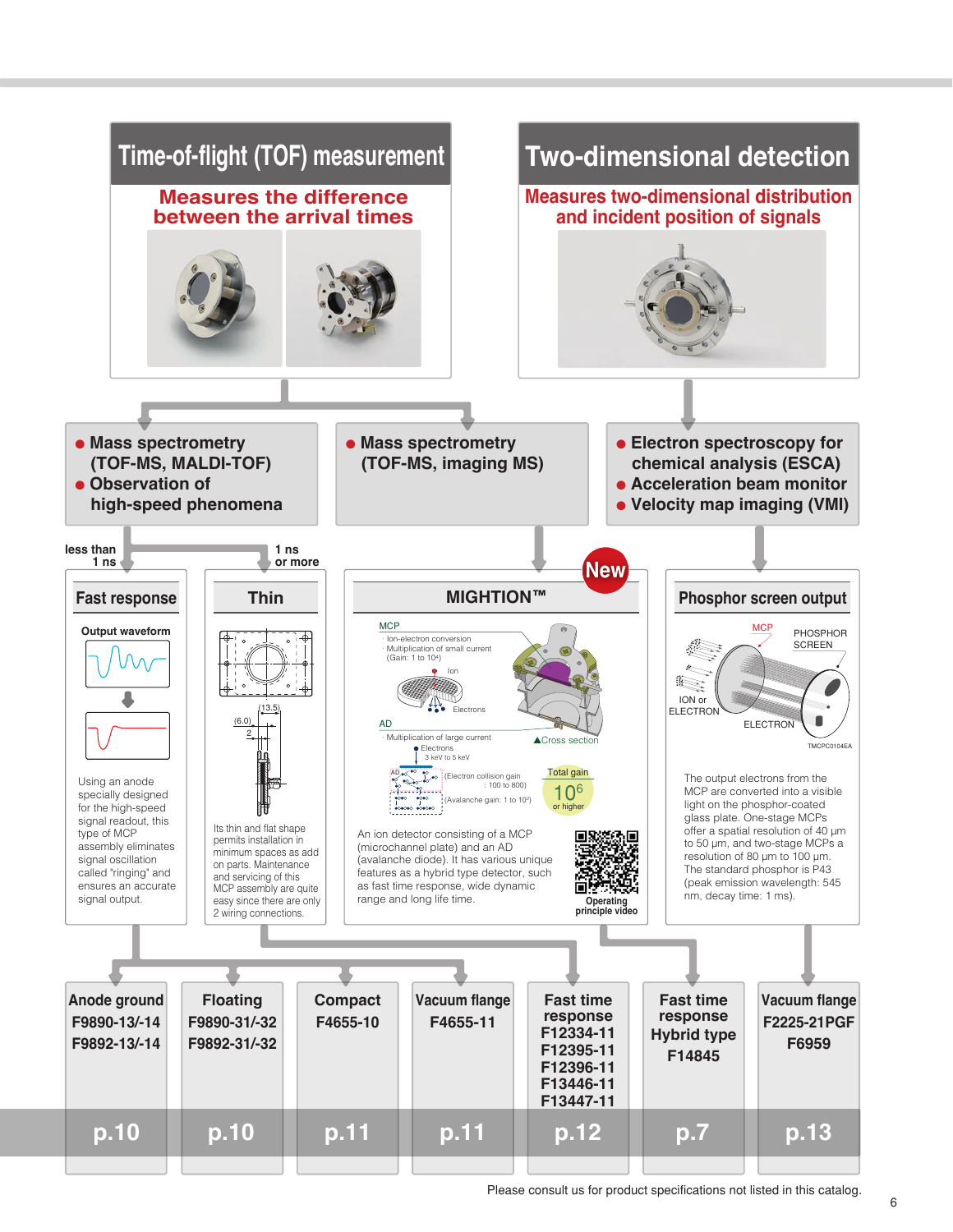## **F14844**

| Max. operating pressure | Gain<br>(Min.) | Effective area | Resistance     | Dark count<br>(Max.)           |
|-------------------------|----------------|----------------|----------------|--------------------------------|
| (pa)                    |                | (mm)           | $(M\Omega)$    | $(s^{-1}$ · cm <sup>-2</sup> ) |
|                         | $\times 10^6$  | $\phi$ 14.5    | $300 \sim 600$ |                                |



## **F14845-11**

| Pulse width (FWHM) | Gain                     | Effective area | 2)<br>DC output | 3)<br><b>Pulse linearity</b> |
|--------------------|--------------------------|----------------|-----------------|------------------------------|
| (Typ.)             | (Min.)                   |                | (Max.)          | (Max.)                       |
| (p s)              |                          | (mm)           | $(\mu A)$       | $\sqrt{}$                    |
| 550                | $\times$ 10 <sup>6</sup> | $\phi$ 25      | 200             | ے.ب                          |

**NOTE:** 1MCP-in: -6 kV, MCP: 600 V, AD: -350 V

2±10 %

3when connected to 50  $\Omega$ , ±10 % input



Ë



 $\phi$ 1 PIN



\* P.C.D. (Pitch Circle Diameter)

TMCPA0088EA

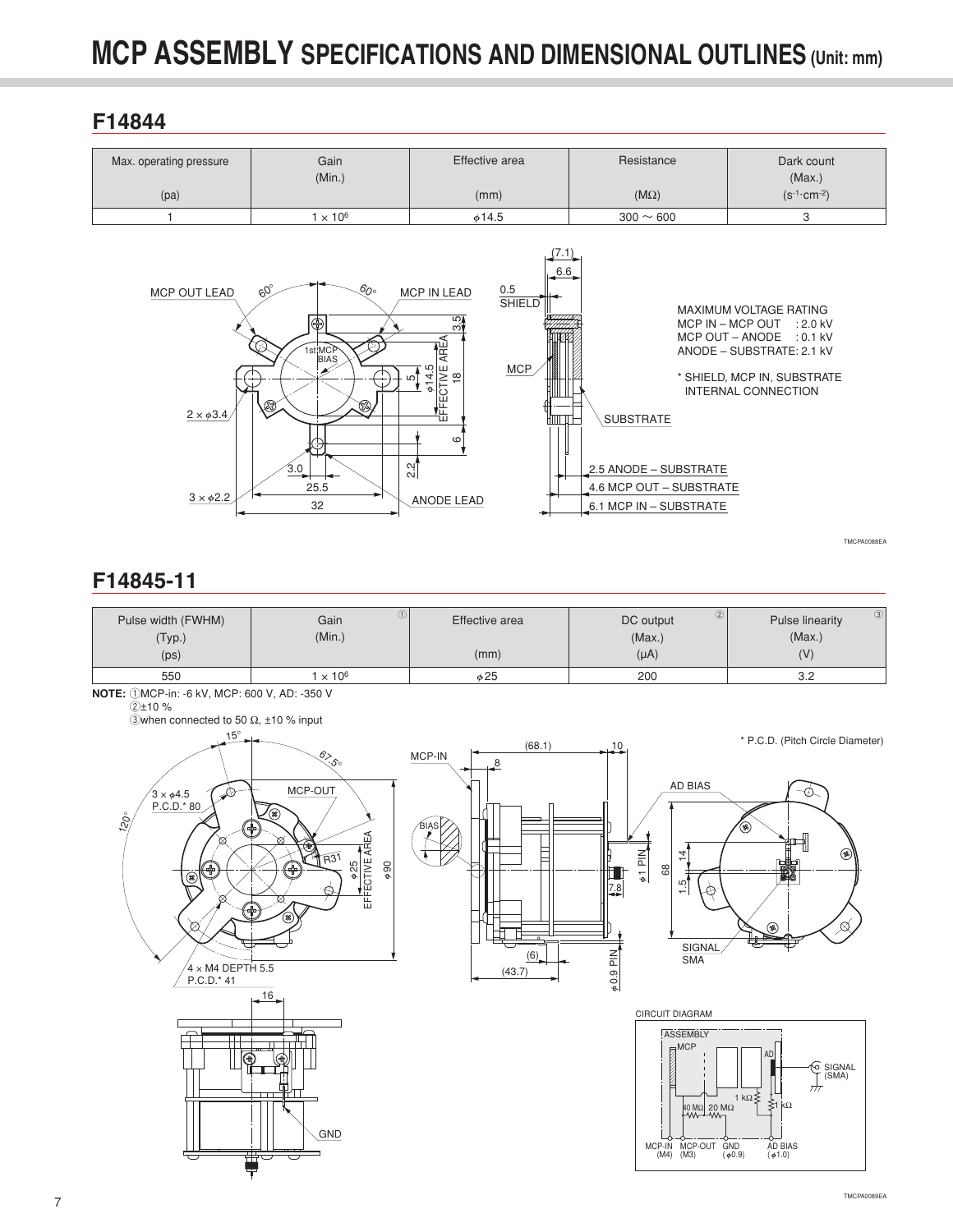## **Demountable**

| Type No. | Channel<br>diameter<br>$(\mu m)$ | <b>Number</b><br>of MCPs | ⋓<br>Gain<br>(Min.) | $\left  \right $<br>Pulse height<br>resolution<br>(Max.)<br>$(\% )$ | $\circled{1}$<br>Dark count<br>(Max.)<br>$(s^{-1}$ · cm <sup>-2</sup> ) | $\circled{2}$<br><b>MCP</b><br>supply voltage<br>(kV) | MCP-OUT to anode 2<br>supply voltage<br>(kV) |
|----------|----------------------------------|--------------------------|---------------------|---------------------------------------------------------------------|-------------------------------------------------------------------------|-------------------------------------------------------|----------------------------------------------|
| F2221    |                                  |                          | stage MCP           |                                                                     |                                                                         |                                                       |                                              |
| F2222    |                                  | Refer to                 | : $1 \times 10^4$   |                                                                     |                                                                         | stage MCP: 1.0                                        | Single anode: 0.5                            |
| F2223    | 12                               | "Anode type"             | 2 stage MCP         | 2 stage MCP: 120                                                    | 3                                                                       | 2 stage MCP: 2.0                                      | Phosphor screen                              |
| F2224    |                                  | below                    | : $1 \times 10^6$   | 3 stage MCP: 80                                                     | (2 or 3 stage MCP)                                                      | 3 stage MCP: 3.0                                      | $: 3.0 \text{ to } 4.0$                      |
| F2225    |                                  |                          | 3 stage MCP         |                                                                     |                                                                         |                                                       |                                              |
| F2226    | 25                               |                          | : $1 \times 10^7$   |                                                                     |                                                                         |                                                       |                                              |

**NOTE:** 1Supply voltage: 1.0 kV/MCP, vacuum: 1.3 x 10<sup>-4</sup> Pa, operating ambient temperature: +25 °C 2Vacuum: 1.3 × 10-4 Pa



Perform the vacuum baking under 150 °C while keeping the evacuation system at a vacuum pressure below  $1.3 \times 10^{-4}$  Pa.

## **Type number designation**

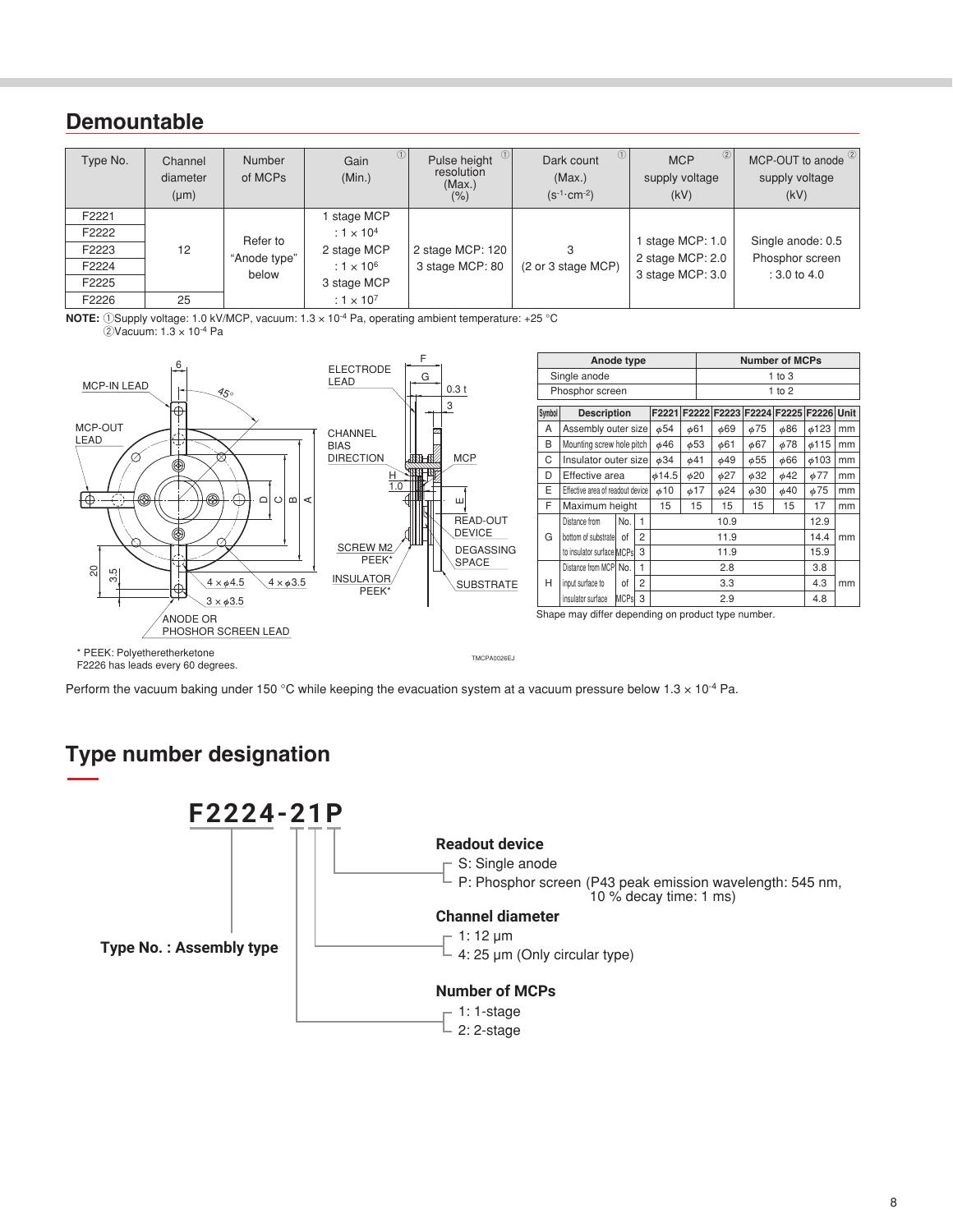| Type No.   | Channel<br>diameter<br>$(\mu m)$ | Number<br>of MCPs | MCP center<br>dead area<br>(mm) | Gain<br>(Min.)  | Pulse height $\vee$<br>resolution<br>(Max.)<br>(% ) | (1)<br>Dark count<br>(Max.)<br>$(s^{-1}$ · cm <sup>-2</sup> ) | (2)<br><b>MCP</b><br>supply voltage<br>(kV) | MCP-OUT to anode <sup>2</sup><br>supply voltage<br>(kV) |
|------------|----------------------------------|-------------------|---------------------------------|-----------------|-----------------------------------------------------|---------------------------------------------------------------|---------------------------------------------|---------------------------------------------------------|
| F4655-14   | 12                               |                   |                                 | $5 \times 10^7$ | 50                                                  |                                                               | 2.5                                         | 0.5                                                     |
| F2223-21SH |                                  |                   | φ8                              | $\times 10^6$   |                                                     |                                                               | 2.0                                         |                                                         |

**NOTE:** 1Supply voltage: 1.0 kV/MCP, vacuum: 1.3 x 10<sup>-4</sup> Pa, operating ambient temperature: +25 °C 2Vacuum: 1.3 × 10-4 Pa

## **F4655-14**



Perform the vacuum baking under 150 °C while keeping the evacuation system at a vacuum pressure below  $1.3 \times 10^{-4}$  Pa.

## **F2223-21SH**



Perform the vacuum baking under 150 °C while keeping the evacuation system at a vacuum pressure below  $1.3 \times 10^{-4}$  Pa.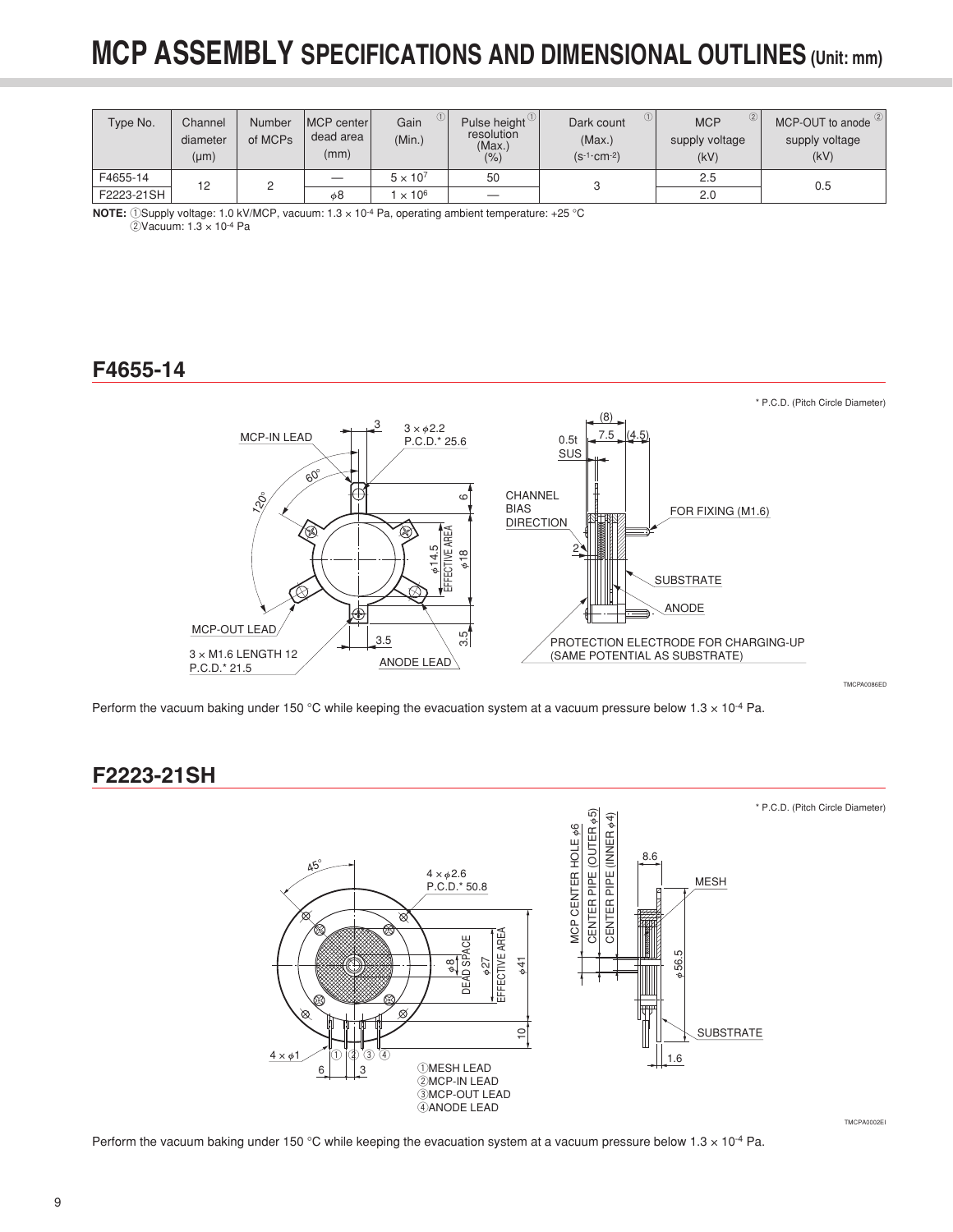| Type No. | Channel<br>diameter<br>$(\mu m)$ | Number<br>of MCPs | Pulse width<br>(FWHM)<br>(p <sub>S</sub> ) | $\circled{1}$<br>Gain<br>(Min.) | Pulse height <sup>1</sup><br>resolution<br>(Max.)<br>$(\% )$ | $\circled{1}$<br>Dark count<br>(Max.)<br>$(s^{-1}$ cm <sup>-2</sup> ) | $\circled{2}$<br><b>MCP</b><br>supply voltage<br>(kV) | MCP-OUT to anode <sup>2</sup><br>supply voltage<br>(kV) |
|----------|----------------------------------|-------------------|--------------------------------------------|---------------------------------|--------------------------------------------------------------|-----------------------------------------------------------------------|-------------------------------------------------------|---------------------------------------------------------|
| F9890-13 | 12                               |                   | 900                                        |                                 |                                                              |                                                                       |                                                       |                                                         |
| F9890-14 | 6                                |                   |                                            |                                 | 150                                                          |                                                                       |                                                       | 0.5                                                     |
| F9890-31 | 12                               |                   | 450                                        | $1 \times 10^6$                 |                                                              |                                                                       |                                                       |                                                         |
| F9890-32 | 6                                | 2                 |                                            |                                 |                                                              | 3                                                                     | 2.0                                                   |                                                         |
| F9892-13 | 12                               |                   | 1200                                       |                                 |                                                              |                                                                       |                                                       |                                                         |
| F9892-14 | 6                                |                   |                                            |                                 |                                                              |                                                                       |                                                       |                                                         |
| F9892-31 | 12                               |                   | 700                                        |                                 |                                                              |                                                                       |                                                       |                                                         |
| F9892-32 | 6                                |                   |                                            |                                 |                                                              |                                                                       |                                                       |                                                         |

**NOTE:** 1Supply voltage: 1.0 kV/MCP, vacuum:  $1.3 \times 10^{-4}$  Pa, operating ambient temperature: +25 °C

2Vacuum: 1.3 × 10-4 Pa

## **F9890-13/-14, F9892-13/-14**



|                         |                    |           |      | F9890-13 F9890-14 F9892-13 F9892-14 |      |  |
|-------------------------|--------------------|-----------|------|-------------------------------------|------|--|
| Α                       |                    | 627       |      | $\phi$ 42                           |      |  |
| B                       |                    | $\phi$ 81 |      | $\phi$ 92                           |      |  |
| $\overline{\mathrm{c}}$ |                    | $\phi$ 63 |      | $\phi$ 75                           |      |  |
| D                       |                    | 12        | 11.6 | 12                                  | 11.6 |  |
| E                       |                    | 10        | 9.6  | 10                                  | 9.6  |  |
| F                       | <b>MCP-IN LEAD</b> | 22.0      |      | 22.0                                |      |  |
|                         | MCP-OUT LEAD       | 24.0      |      | 24.0                                |      |  |
| G                       |                    | $\phi$ 72 |      | $\phi$ 84                           |      |  |
| Н                       |                    | $\phi$ 52 |      | $\phi$ 64                           |      |  |



1SMA connector type is also available.



TMCPA0075ED

## **F9890-31/-32, F9892-31/-32**



|   |                    |           |           | F9890-31 F9890-32 F9892-31 F9892-32 |           |  |
|---|--------------------|-----------|-----------|-------------------------------------|-----------|--|
| Α |                    | $\phi$ 27 |           | $\phi$ 42                           |           |  |
| B |                    | φ81       |           |                                     | $\phi$ 92 |  |
| C |                    | $\phi$ 63 |           | $\phi$ 75                           |           |  |
| D |                    | 20.2      | 19.9      | 20.2                                | 19.9      |  |
| Ē |                    | 18.2      | 17.9      | 18.2                                | 17.9      |  |
|   | <b>MCP-IN LEAD</b> | 13.5      | 13.9      | 13.5                                | 13.9      |  |
| F | MCP-OUT LEAD       |           | 15.2      |                                     | 15.2      |  |
|   | ANODE LEAD         |           | 19.4      |                                     | 19.4      |  |
| G |                    | $\phi$ 35 |           | $\phi$ 40                           |           |  |
| Н |                    |           | $\phi$ 72 | $\phi$ 84                           |           |  |
|   |                    |           | 652       | $\phi$ 64                           |           |  |

 $\circ$ 

D 44.5 E 35  $\frac{3}{2}$ 



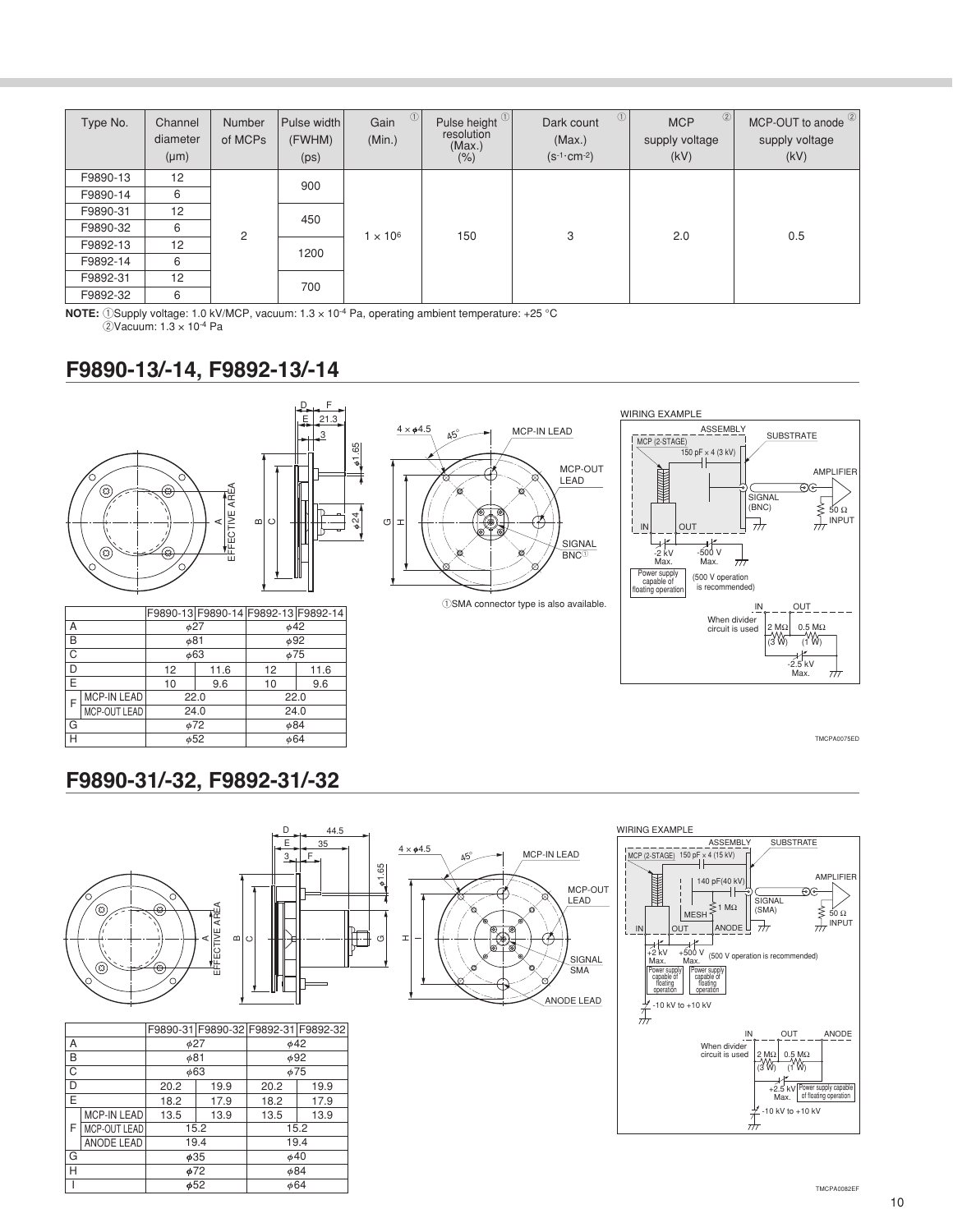| Type No.             | Channel<br>diameter<br>(µm) | Number<br>of MCPs | Pulse width<br>(FWHM)<br>(p <sub>S</sub> ) | Gain<br>(Min.)  | Pulse height U<br>resolution<br>(Max.)<br>(% ) | $\circled{1}$<br>Dark count<br>(Max.)<br>$(s^{-1}$ cm -2) | (2)<br><b>MCP</b><br>supply voltage<br>(kV) | MCP-OUT to anode <sup>2</sup><br>supply voltage<br>(kV) |
|----------------------|-----------------------------|-------------------|--------------------------------------------|-----------------|------------------------------------------------|-----------------------------------------------------------|---------------------------------------------|---------------------------------------------------------|
| F4655-10<br>F4655-11 | 12                          |                   | 600                                        | $5 \times 10^7$ | 50                                             |                                                           | 2.5                                         | 0.5                                                     |

**NOTE:** 1Supply voltage: 1.2 kV/MCP, vacuum: 1.3 ± 10<sup>-4</sup> Pa, operating ambient temperature: +25 °C 2Vacuum: 1.3 × 10-4 Pa

## **F4655-10**



## **F4655-11**

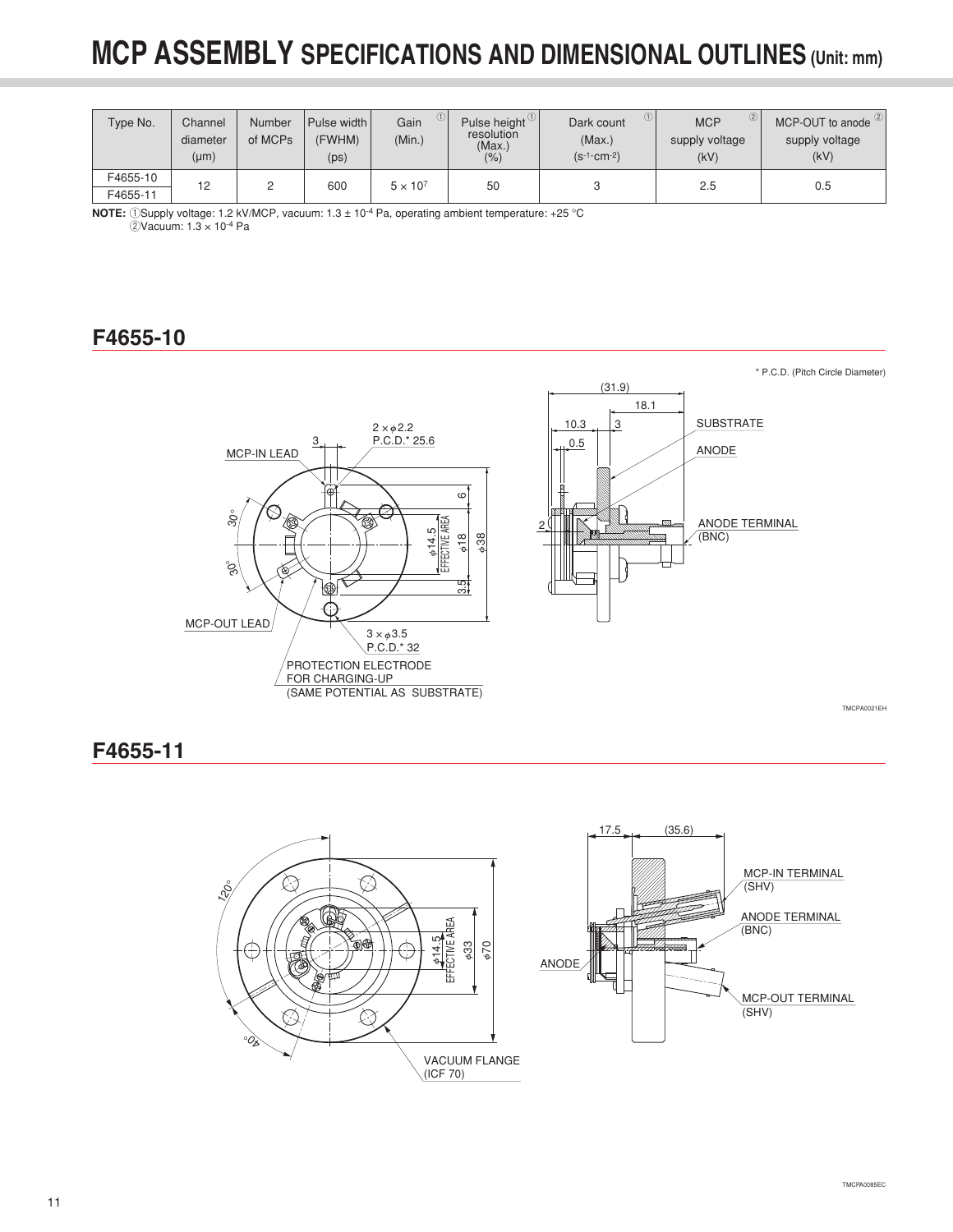| Type No.  | Channel<br>diameter<br>$(\mu m)$ | Number<br>of MCPs | Pulse width <sup>(1)</sup><br>(FWHM)<br>(ps) | $\circled{2}$<br>Gain<br>(Min.) | Pulse height <sup>2</sup><br>resolution<br>(Max.)<br>(% ) | Dark count <sup>2</sup><br>(Max.)<br>$(s^{-1}$ · cm <sup>-2</sup> ) | $\circled{3}$<br><b>MCP</b><br>supply voltage<br>(kV) | MCP-OUT to anode 3<br>supply voltage<br>(kV) |
|-----------|----------------------------------|-------------------|----------------------------------------------|---------------------------------|-----------------------------------------------------------|---------------------------------------------------------------------|-------------------------------------------------------|----------------------------------------------|
| F12334-11 |                                  |                   |                                              |                                 |                                                           |                                                                     |                                                       |                                              |
| F12395-11 |                                  |                   | 1500                                         |                                 |                                                           |                                                                     |                                                       |                                              |
| F12396-11 | 12                               | 2                 |                                              | $1 \times 10^6$                 |                                                           | 3 <sup>④</sup>                                                      | $\equiv$ 4                                            | 0.1                                          |
| F13446-11 |                                  |                   | 1300                                         |                                 |                                                           |                                                                     |                                                       |                                              |
| F13447-11 |                                  |                   | 1500                                         |                                 |                                                           |                                                                     |                                                       |                                              |

**NOTE:** 1FWHM at output peak value 20 mV, 50 Ω input

 $\overline{\textcircled{2}}$ Supply voltage: 1.0 kV/MCP, vacuum: 1.3 x 10<sup>-4</sup> Pa, operating ambient temperature: +25 °C

3Vacuum: 1.3 × 10-4 Pa

 $4$ A maximum of -2.1 kV is supplied to the HV electrode, depending on the built-in bleeder resistors.

## **F12334-11, F12395-11, F12396-11**



TMCPA0084EE

## **F13446-11, F13447-11**

41

52

38

 $\overline{G}$ 



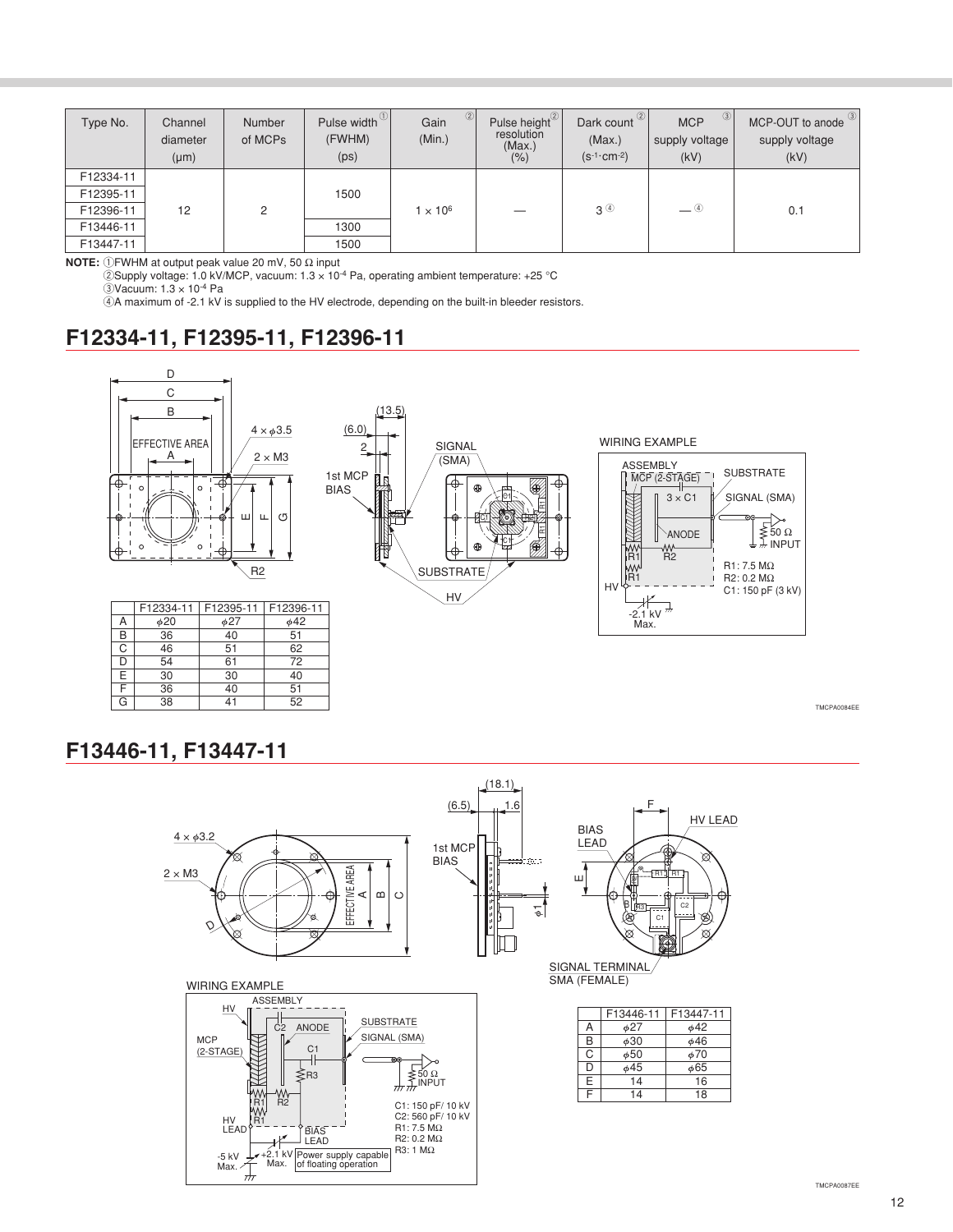| Type No.             | Channel<br>diameter<br>$(\mu m)$ | <b>Number</b><br>of MCPs | Gain<br>(Min.) | Pulse height<br>resolution<br>(Max.)<br>(% ) | $\circled{1}$<br>Dark count<br>(Max.)<br>$(s^{-1}$ cm -2) | ②<br><b>MCP</b><br>supply voltage<br>(kV) | MCP-OUT to anode <sup>2</sup><br>supply voltage<br>(kV) |
|----------------------|----------------------------------|--------------------------|----------------|----------------------------------------------|-----------------------------------------------------------|-------------------------------------------|---------------------------------------------------------|
| F2225-21PGF<br>F6959 | 12                               |                          | $\times 10^6$  |                                              |                                                           | 2.0                                       | 4.0<br>3.0                                              |

**NOTE:** 1Supply voltage: 1.0 kV/MCP, vacuum: 1.3 x 10<sup>-4</sup> Pa, operating ambient temperature: +25 °C 2Vacuum: 1.3 × 10-4 Pa

## **F2225-21PGF**



Perform the vacuum baking under 150 °C while keeping the evacuation system at a vacuum pressure below  $1.3 \times 10^{-4}$  Pa.

## **F6959**

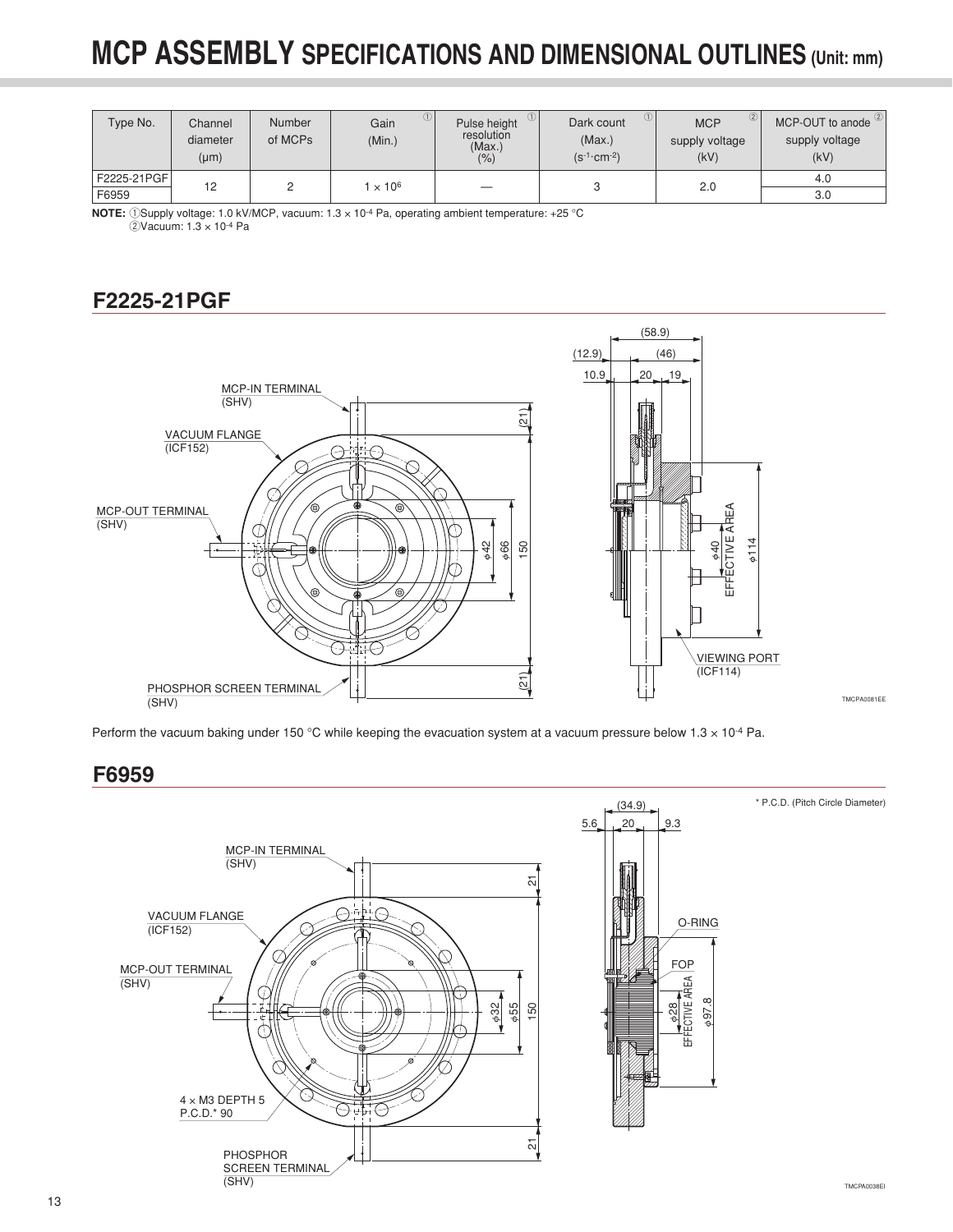## **MCP ASSEMBLY WIRING EXAMPLE**

### **Signal measurement (electrical signal output) Two-dimensional detection (visible light output)**

### **Positive ion detection: Anode grounded**





#### **Electron or negative ion detection: Anode floating (MCP-IN: GND)**





### **Positive ion detection: Anode floating (MCP-OUT: GND)**



#### **Positive ion detection (MCP-OUT: GND)**



#### **Electron or positive ion detection (MCP-IN: GND)**



#### **Positive ion detection (Phosphor screen: GND)**



Using multiple high-voltage power supplies has an advantage that the MCP gain can be independently adjusted.

Using the divider circuit with a single high-voltage power supply offers low cost, but there is a disadvantage that the MCP gain varies as the power supply voltage varies.

There can be some exceptions.